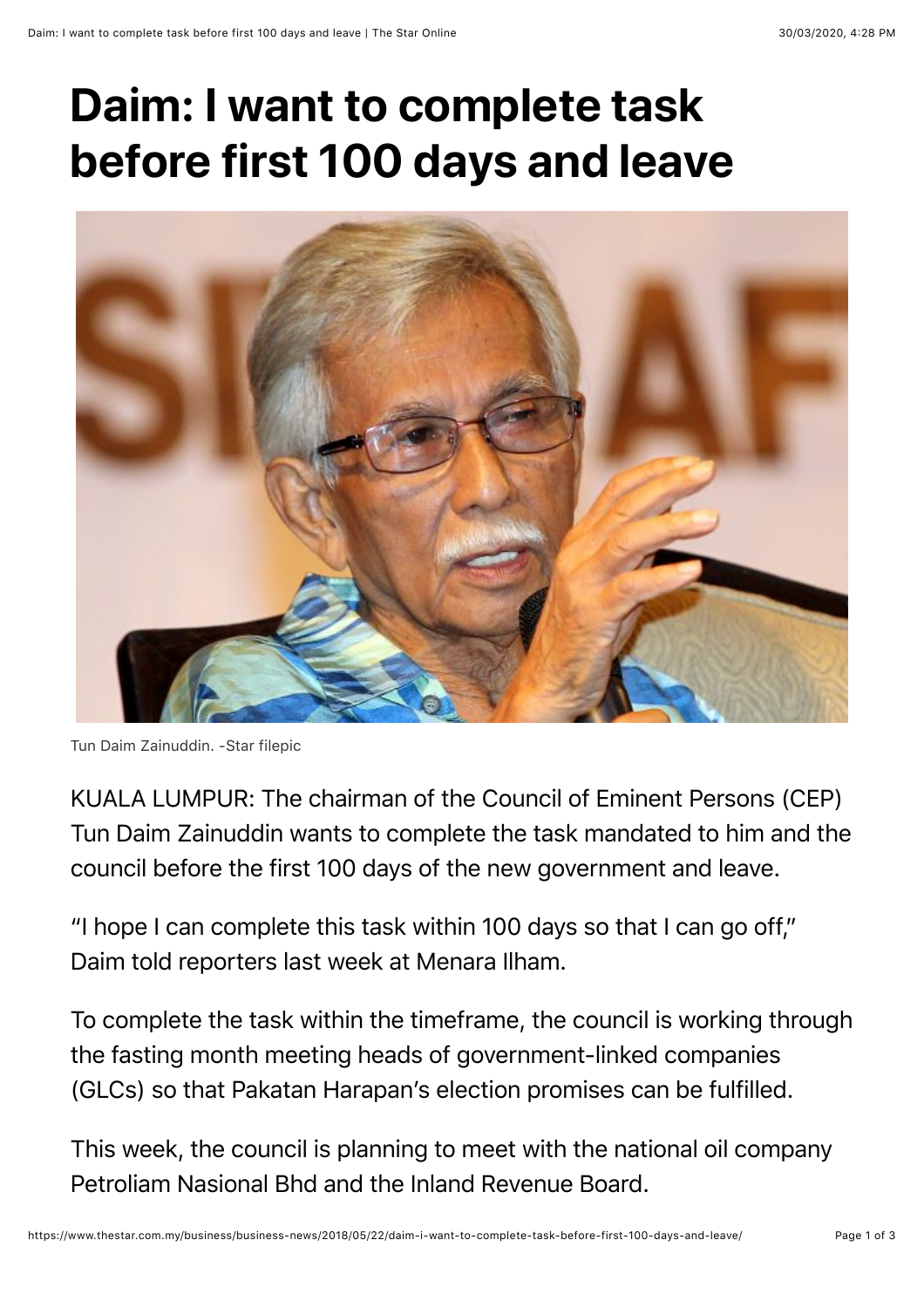The 80-year-old Daim said other matters that would be discussed this week include the fuel subsidy, tax systems and toll roads.

On the restructuring of highway concessionaires so that toll charges can be abolished, Daim said the matter was not yet finalised and that the council would be meeting with the stakeholders this week.

"It has not been finalised, we are doing the study and we need to meet all the parties involved. But at the end of the day, we have to honour the manifesto," he told reporters at Menara Ilham last week.

The abolishment of tolls was one of Pakatan Harapan's election promise in the run-up to the 14th general election.

The fear is that a complete abolition may result in the federal government bearing the full burden of compensation to concessions, something that could increase its budget deficit.

According to the Bond Price Agency Malaysia's figures as at April 23, there was a total of RM55.3bil outstanding bonds from various toll concessionaires within Malaysia.

Last week alone, the council conducted 40 meetings involving 50 individuals including government senior officers, GLCs, nongovernmental organisations, government-linked investment companies and regulators.

During these meetings, Daim said the council discussed matters such as fuel subsidies, big-ticket projects such as the high-speed rail between Kuala Lumpur and Singapore, housing, toll roads and the impact on the goods and services tax (GST) and 1Malaysia Development Bhd (1MDB).

"We have formed two committees - one for institutional reforms and another for 1MDB," Daim said.